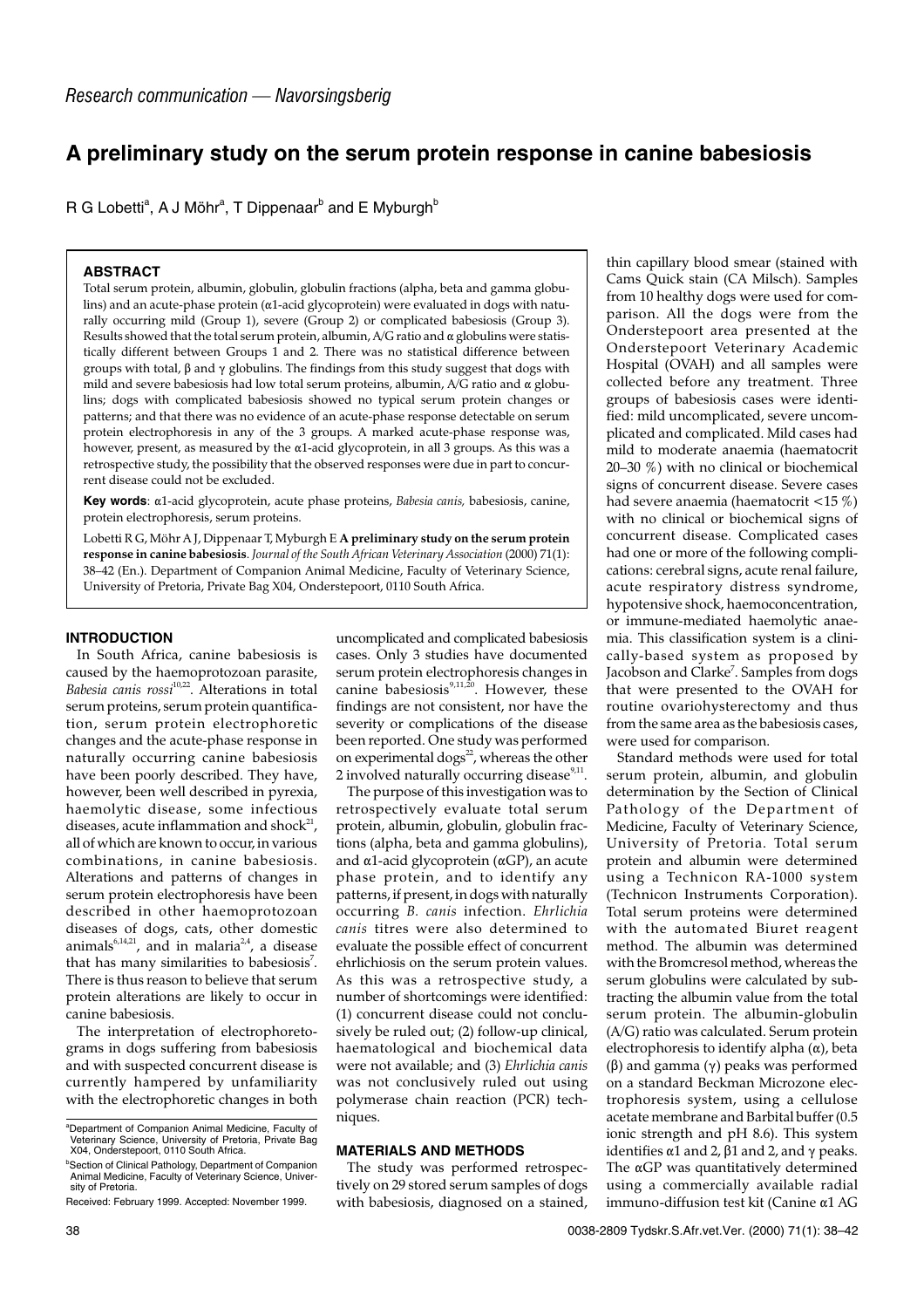|                   | Table 1: Age, breed, Ehrlichia canis titres, serum protein values, means and standard deviations in mild, severe and complicated canine |  |  |
|-------------------|-----------------------------------------------------------------------------------------------------------------------------------------|--|--|
| babesiosis cases. |                                                                                                                                         |  |  |

|                          |                | <b>Breed</b>        | Age<br>(months)  | Serum protein Albumin<br>$(g/\ell)$ | $(g/\ell)$    | Globulin<br>$(g/\ell)$ | A/G ratio    | <b>Alpha</b><br>$(g/\ell)$ | <b>Beta</b><br>$(g/\ell)$ | Gamma<br>$(g/\ell)$ | $\alpha$ GP<br>$(\mu$ g/m $\ell$ | E. canis<br>titre        |
|--------------------------|----------------|---------------------|------------------|-------------------------------------|---------------|------------------------|--------------|----------------------------|---------------------------|---------------------|----------------------------------|--------------------------|
| GROUP 1                  |                |                     |                  |                                     |               |                        |              |                            |                           |                     |                                  |                          |
| Mild cases               | 1              | <b>Bull terrier</b> | 18               | 56.2                                | 34.9          | 21.3                   | 1.64         | 10.8                       | 15.8                      | 5.0                 | 1400                             | $\qquad \qquad -$        |
|                          | 2              | Toy pom             | 36               | 49.2                                | 32.9          | 16.3                   | 2.02         | 11.2                       | 11.9                      | 3.5                 | 1720                             | $\overline{\phantom{0}}$ |
|                          | 3              | Staffie $\times$    | 12               | 59.1                                | 33.4          | 25.7                   | $1.3\,$      | 13.1                       | 17.5                      | 4.3                 | 2580                             |                          |
|                          | 4              | Doberman            | 36               | 57.9                                | 33.8          | 24.1                   | 1.4          | 12.4                       | 13.5                      | 6.9                 | 1300                             | $\overline{+}$           |
|                          |                |                     |                  |                                     |               |                        |              |                            |                           |                     |                                  | $(W***)$                 |
|                          | 5              | <b>Great Dane</b>   | 36               | 56.6                                | 28.5          | 28.1                   | 1.01         | 12.6                       | 13.6                      | 9.3                 | 2840                             |                          |
|                          | 6              | <b>Bull terrier</b> | $\boldsymbol{6}$ | 49.7                                | 32.6          | 17.1                   | 1.91         | 9.8                        | 11.8                      | 4.0                 | 2200                             |                          |
|                          | $\overline{7}$ | Boerboel            | 12               | 52.4                                | 28.3          | 24.1                   | 1.17         | 10.8                       | 13.4                      | 7.1                 | 2480                             | $^{+}$<br>$(S^{***})$    |
|                          | 8              | <b>Staffie</b>      | 20               | 50.0                                | 30.1          | 19.9                   | 1.51         | 11.0                       | 13.0                      | $5.0\,$             | 1370                             | $+$ (s)                  |
|                          | 9              | Chow $\times$       | 36               | 50.4                                | 32.8          | 17.6                   | 1.86         | 9.4                        | 13.8                      | $5.0\,$             | 1280                             |                          |
|                          | 10             | $GSD \times$        | 132              | 66.9                                | 36.1          | 30.8                   | 1.17         | 13.7                       | 17.1                      | 8.0                 | 340                              |                          |
|                          |                |                     |                  |                                     |               |                        |              |                            |                           |                     |                                  | $+$ (w)                  |
|                          | Mean           |                     | 34.40            | 54.84                               | 32.34         | 22.5                   | 1.49         | 11.48                      | 14.14                     | 5.81                | 1751                             | $N/A**$                  |
| GROUP <sub>2</sub>       | $SD*$          |                     | 36.24            | 5.63                                | 2.95          | 4.89                   | 0.34         | 1.41                       | 1.99                      | 1.91                | 766.79                           | N/A                      |
| Severe cases             | 1              | Labrador            | 24               | 49.0                                | 21.5          | 27.5                   | 0.78         | 9.8                        | 9.7                       | 13.8                | 2450                             | $+$ (w)                  |
|                          | 2              | Dalmatian           | 156              | 54.7                                | 30.8          | 23.9                   | 1.29         | 9.9                        | 14.2                      | $5.3\,$             | 2120                             |                          |
|                          | 3              | Spaniel             | 10               | 55.1                                | 24.9          | 30.2                   | 0.82         | 11.3                       | 9.7                       | 16.0                | 2180                             |                          |
|                          |                |                     |                  |                                     |               |                        |              |                            |                           |                     |                                  | $+$ (s)                  |
|                          | 4              | Staffie $\times$    | 36               | 77.3                                | 25.2          | 52.1                   | 0.48         | 8.8                        | 16.3                      | 32.5                | 2180                             | $+$ (s)                  |
|                          | 5              | Ridgeback $\times$  | 9                | 77.0                                | 20.7          | 52.3                   | 0.4          | 11.6                       | 13.8                      | 32.5                | 1300                             |                          |
|                          | 6              | Rottweiler          | 108              | 61.5                                | 25.4          | 36.1                   | 0.7          | 13.0                       | 15.8                      | 13.7                | 2840                             | $+$ (W)                  |
|                          | 7              | Pug                 | $\sqrt{5}$       | 47.6                                | 28.3          | 19.3                   | 1.47         | 12.2                       | 14.6                      | 3.3                 | 2450                             | $+$ (w)                  |
|                          | 8              | Boerboel            | 36               | 51.0                                | 19.4          | 31.6                   | 0.61         | 10.3                       | 13.9                      | 12.1                | 2240                             | $+$ (w)                  |
|                          | 9              | Fox terrier         | $\mathbf 5$      | 39.4                                | 18.8          | 20.6                   | 0.91         | 9.8                        | 8.3                       | 6.6                 | 2840                             | $+$ (s)                  |
|                          | 10             | Labrador            | $\overline{5}$   | 45.3                                | 26.5          | 18.8                   | 1.41         | 11.7                       | 8.7                       | 5.7                 | 1820                             | -                        |
|                          | Mean           |                     | 39.4             | 55.39                               | 24.15         | 31.24                  | 0.88         | 10.84                      | 12.5                      | 14.15               | 2242                             | N/A                      |
|                          | SD             |                     | 51.53            | 12.04                               | 3.94          | 12.39                  | 0.38         | 1.31                       | 3.05                      | 10.57               | 458.23                           | N/A                      |
| GROUP <sub>3</sub>       |                |                     |                  |                                     |               |                        |              |                            |                           |                     |                                  |                          |
| <b>Complicated cases</b> | $\mathbf{1}$   | Maltese             | 18               | 55.3                                | 28.1          | 27.2                   | 1.03         | 13.6                       | 11.4                      | 9.3                 | 1680                             | -                        |
|                          | 2              | GSD                 | 5                | 46.2                                | 21.1          | 25.1                   | 0.84         | 10.2                       | 6.8                       | 11.1                | 1860                             | $\qquad \qquad -$        |
|                          | 3              | <b>Bull terrier</b> | 36               | 65.0                                | 36.5          | 28.5                   | 1.28         | 12.7                       | 20.2                      | 9.7                 | 1220                             | $\qquad \qquad -$        |
|                          | 4              | <b>Bull terrier</b> | 54               | 74.8                                | 45.3          | 29.5                   | 1.54         | 17.7                       | 25.5                      | 7.1                 | 2800                             | $+$ (w)                  |
|                          | 5              | Staffie             | 108              | 49.4                                | 26.6          | 22.8                   | 1.17         | 10.6                       | 12.6                      | 6.1                 | 1750                             | $+$ (s)                  |
|                          | 6              | Boerboel            | 18               | 70.2                                | 37.1          | 33.1                   | 1.12         | 16.2                       | 20.0                      | 7.2                 | 1640                             | -                        |
|                          | 7              | <b>Bull dog</b>     | $36\,$           | 56.5                                | 26.6          | 29.9                   | 0.89         | 12.5                       | 21.4                      | 8.8                 | 620                              | $\overline{\phantom{0}}$ |
|                          | 8              | GSD $\times$        |                  | 47.4                                | 27.3          | 20.1                   |              | 13.2                       | 7.8                       |                     | 2660                             |                          |
|                          |                |                     | 8                |                                     |               |                        | 1.36         |                            |                           | 6.6                 |                                  | $\qquad \qquad -$        |
|                          | 9              | Staffie             | 20               | 45.2                                | 16.6          | 28.6                   | 0.58         | 11.5                       | 10.3                      | 11.3                | 1040                             | $+$ (w)                  |
|                          | Mean<br>SD     |                     | 33.67<br>31.83   | 56.66<br>10.97                      | 29.46<br>8.78 | 27.2<br>3.95           | 1.09<br>0.29 | 13.13<br>2.46              | 15.11<br>6.73             | 8.57<br>1.92        | 1696.67<br>706.67                | N/A<br>N/A               |
| GROUP 4                  |                |                     |                  |                                     |               |                        |              |                            |                           |                     |                                  |                          |
| Healthy                  | $\mathbf{1}$   | Staffie $\times$    | 60               | 67.4                                | 34            | 33.4                   | 1.02         | 15.7                       | 19.1                      | $6.8\,$             | 480                              |                          |
|                          | 2              |                     | 36               | 77.7                                | 41.5          | 36.2                   | 1.15         | 17                         | 17.6                      | 3.9                 | 440                              |                          |
|                          |                | Terrier $\times$    |                  |                                     |               |                        |              |                            |                           |                     |                                  | $+$ (w)                  |
|                          | 3              | Boxer               | 48               | 68.4                                | 29.6          | 38.8                   | 0.76         | 12.6                       | 26.9                      | 3.8                 | 590                              |                          |
|                          | 4              | Boxer               | 18               | 57                                  | 31.9          | 25.1                   | 1.27         | 10.8                       | 14.2                      | 6.1                 | 400                              | $\qquad \qquad -$        |
|                          | 5              | Boxer               | 36               | 72                                  | 37.2          | 34.8                   | 1.07         | 15.2                       | 20.6                      | 5.6                 | 400                              |                          |
|                          | 6              | Border collie       | 84               | 74.3                                | 34.8          | 39.5                   | 0.88         | 15.2                       | 26.2                      | 5.5                 | 460                              | $+$ (w)                  |
|                          | 7              | <b>Staffie</b>      | 20               | 66.6                                | 41.1          | 25.5                   | 1.61         | 15.1                       | 14.3                      | 6.6                 | 660                              |                          |
|                          | 8              | Terrier $\times$    | 6                | 59.1                                | 38.6          | 20.5                   | 1.88         | 13.4                       | 10.3                      | 4.1                 | 360                              | -                        |
|                          | 9              | Chow                | 26               | 71.5                                | 43.6          | 27.9                   | 1.56         | 16                         | 13.8                      | 7.8                 | 680                              |                          |
|                          | 10             | GSD                 | $16\,$           | 61.7                                | 34.9          | 26.8                   | 1.3          | 11.4                       | 15.9                      | 7.4                 | 620                              | $+$ (w)                  |
|                          | Mean           |                     | 35               | 67.57                               | 36.72         | 30.85                  | 1.25         | 14.24                      | 17.89                     | 5.76                | 509                              | N/A                      |
|                          | SD             |                     | 23.56            | 6.68                                | 4.49          | 6.51                   | 0.35         | 2.07                       | 5.42                      | 1.45                | 117.80                           | N/A                      |

\*Standard deviation; \*\*not applicable; \*\*\*weakly positive; \*\*\*strongly positive.

#### plate, Cardiotech Services).

*Ehrlichia canis* titres were performed with a standard canine ehrlichiosis fluorescent antibody substrate slide using the Oklahoma strain as antigen and fluorescein conjugated anti-dog IgG (VMRD). A positive reaction was taken as ≥1:40, with sera not reactive at this dilution being regarded as negative $12$ .

Statistical analysis of the data was per-

0038-2809 Jl S.Afr.vet.Ass. (2000) 71(1): 38–42 39

formed on a commercial statistical software package (SigmaStat software, Jandel Scientific Software). The data were compared using the Kruskal-Wallis 1-way analysis of variance on ranks comparing the serum protein parameters between the groups. The Tukey test was used for pairwise comparisons between individual parameters within the groups. Significance was set at  $P < 0.05$ .

#### **RESULTS**

Twenty-nine babesiosis cases were evaluated (Table 1): Group 1 comprised 10 mild uncomplicated cases; Group 2, 10 severe uncomplicated cases; and Group 3, 9 complicated cases. Ten healthy dogs were for comparison (Group 4). The complications recorded in this study were immune-mediated haemolytic anaemia (2), haemoconcentration (3), acute respi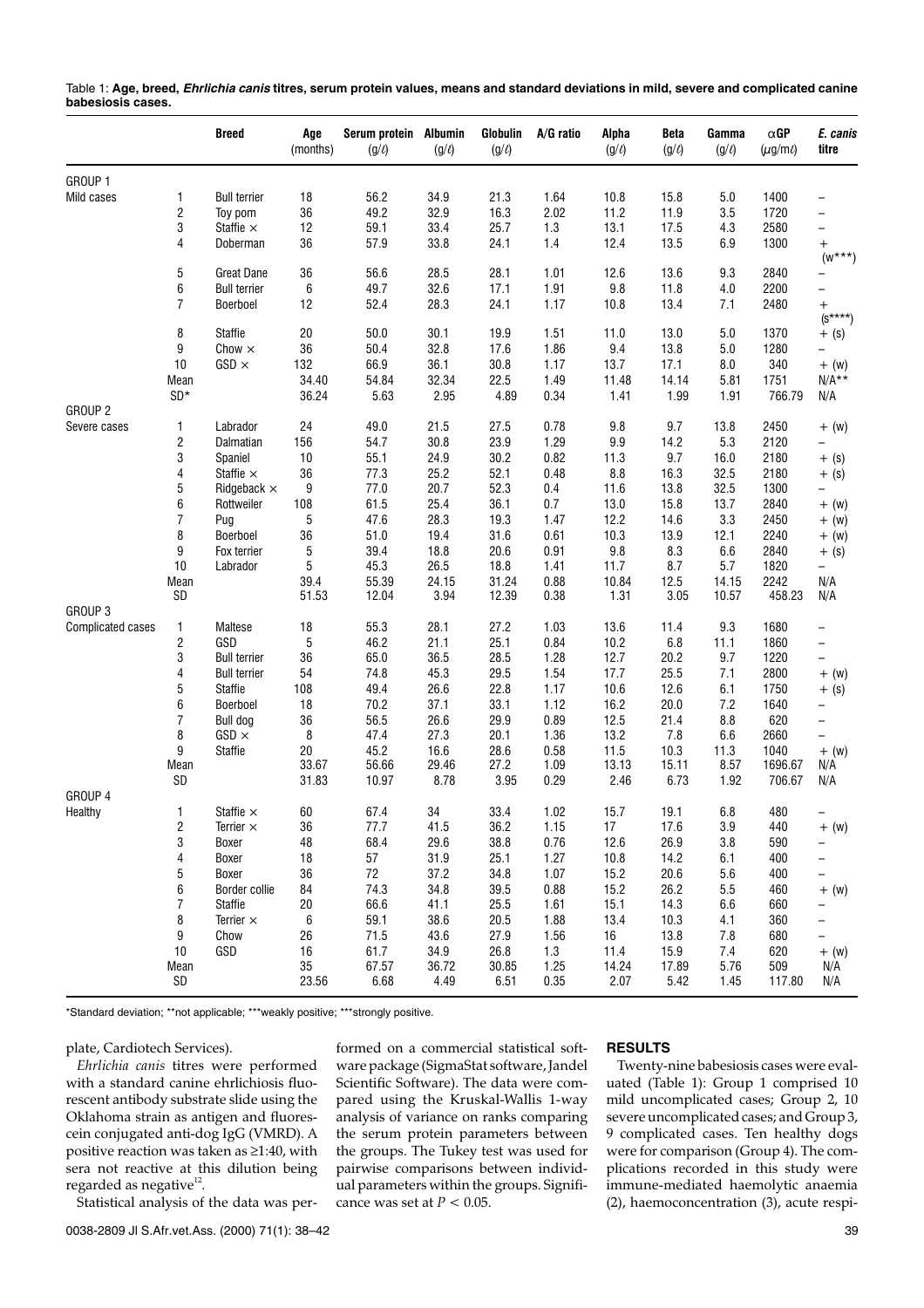ratory distress syndrome (2) and hypotensive shock (2).

Total serum protein was statistically different between Groups 1 and 2 and Group 4; Groups 1 and 2 showed a lower total serum protein value. A similar result was evident with albumin and the A/G ratio. There was no statistical difference in the total globulin values (Fig. 1).

The  $\alpha$  globulins were statistically significantly lower in Groups 1 and 2 than in Group 4. There was, however, no statistical difference between Groups 1, 2 and 3, and there were no specific patterns with the various complications. Neither the  $\operatorname{serum}\nolimits\beta$  nor  $\gamma$  globulins were significantly different between the 3 babesiosis groups (Fig. 2).

Twenty-seven of the 29 babesiosis cases showed a massive  $\alpha$ GP response, which was statistically significant, when compared to Group 4. There was, however, no statistical difference in the  $\alpha$ GP response between Groups 1, 2, and 3 (Fig. 3).

All groups showed positive *E. canis* titres: 4 of the dogs in Group 1, 7 of the dogs in Group 2, and 3 dogs in both Groups 3 and 4. At a titre of ≥1:40, taken as positive, only 6 dogs were strongly positive. Of the *E. canis*-positive dogs, only 1 dog in Group 2 showed a corresponding increase in the total and  $\gamma$  globulins.

There was no age difference between the 4 groups. The mean age for all groups was approximately 35 months. Group 3 appeared to contain more fighting breeds (bull terriers and Staffordshire terriers) than the other groups.

#### **DISCUSSION**

The results of this study suggest that dogs with mild and severe babesiosis had low total serum proteins, albumin, A/G ratio and  $\alpha$  globulins, whereas dogs with complicated babesiosis showed no typical serum protein changes or patterns. It also appeared that dogs with babesiosis showed no evidence of an acute-phase response detectable on serum protein electrophoresis. A massive acute-phase response, as measured by the  $\alpha$ GP, was, however, present in all the babesiosis groups.

Maegraith<sup>9</sup>, in a study of pathological processes in *B. canis* infection, identified a decrease in serum albumin concentration with a concomitant increase in serum globulin concentration, and it was postulated that the latter might be due to increased immunoglobulin production. Quantification of the various globulin fractions was, however, not performed to test this hypothesis. The decreased albumin concentration corresponds with the findings in this study. It is, however,



Fig. 1: **Total serum proteins, albumin, and globulins for the 4 groups. Data are shown as median** (horizontal line within box)**, 25th and 75th percentiles** (horizontal ends of boxes)**, and 10th and 90th percentiles** (T-bars)**. Significant group differences are indicated by an asterisk. Black dots represent outliers. G1–G4 represents Groups 1–4.**



Fig. 2: **Serum protein fractions for the 4 groups. Data are shown as median** (horizontal line within box)**, 25th and 75th percentiles** (horizontal ends of boxes)**, and 10th and 90th percentiles** (T-bars)**. Significant group differences are indicated by an asterisk. Black dots represent outliers. G1–G4 represents Groups 1–4.**



Fig.  $3: \alpha$ **1-acid glycoprotein for the 4 groups. Data are shown as median** (horizontal line within box)**, 25th and 75th percentiles** (horizontal ends of boxes)**, and 10th and 90th percentiles** (T-bars**). Significant group differences are indicated by an asterisk. Black dots represent outliers. G1–4 represents Groups 1–4.**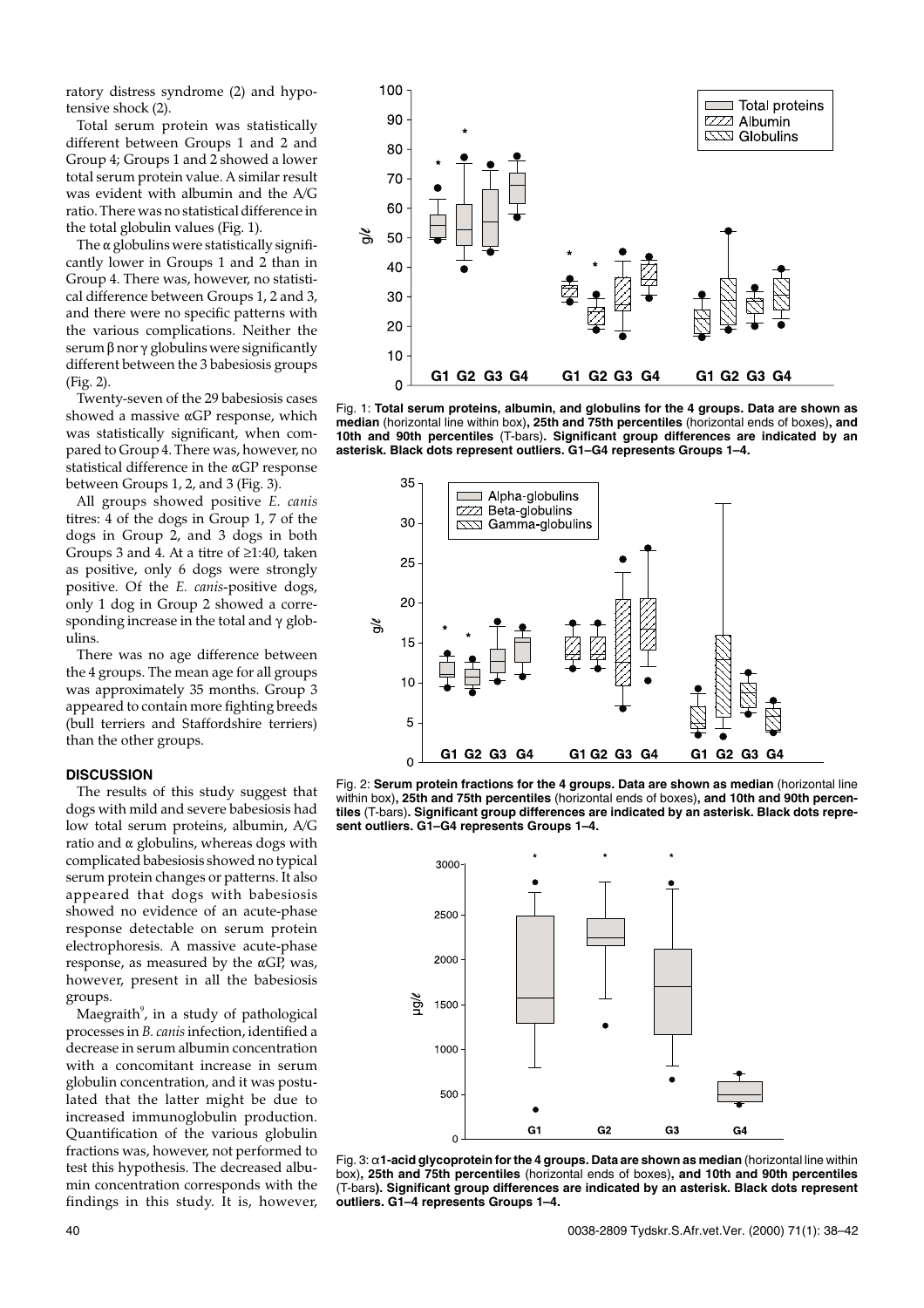difficult to correlate the globulin findings in Maegraith's $9$  study, as the serum protein fractions were not quantified and the babesiosis cases were not classified into mild, severe, or complicated forms. In another study<sup>20</sup>, the electrophoretic changes in 6 puppies with experimentally induced babesiosis included a decrease in the albumin fraction and increased  $\alpha$ 1. α2 and γ globulins, while β globulins remained unchanged. In this study, there was a decrease in the albumin fraction, but there was no increase in the  $\alpha$  globulins. In a study by Malherbe<sup>11</sup>, dogs with unclassified babesiosis showed a decrease in serum albumin, no significant change in  $\alpha$ 1 globulin, a significant decrease in  $\alpha$ 2 globulin, and a significant rise in  $\gamma$  globulin fractions. The  $\beta$  globulin levels were not recorded, as free haemoglobin was considered to have falsely elevated this fraction. The decrease in albumin corresponds with the findings in this study.

Similar serum protein changes have been described in other haemoprotozoal infections. Feline babesiosis has been associated with decreases in  $\alpha$  and  $\beta$  globulins, and an increase in  $\gamma$  globulins<sup>6</sup>, whereas feline haemobartonellosis has been associated with increases in  $\alpha$ 3,  $\beta$ 2, and occasionally  $\gamma$  globulins<sup>21</sup>. The serum protein electrophoretic pattern in guinea-pigs and horses infected with *Trypanosoma evansi* revealed a highly significant decrease in albumin levels and an increase in  $\gamma$  globulins, leading to a very low A/G ratio. No significant differences in total protein levels between healthy and infected animals were registered. Likewise, α globulins were not significantly affected. A decrease in  $\beta$ globulins was observed in 1 horse and in guinea pigs with experimental infection, while in horses with natural infections this decrease was not constant $14$ . In one malaria study it was shown that there was an increase in the  $\gamma$  globulins, a decrease in the serum albumin, and no consistent pattern of change in either the  $\alpha$  or  $\beta$  globulins<sup>4</sup>. The decrease in the serum albumin agrees with the present study. In humans with *Plasmodium falciparum* infection there is a decrease in the A/G ratio, an increase in the  $\alpha$  and  $\gamma$  globulins and a decrease in the  $\beta$  globulins<sup>2</sup>. The A/G ratio changes agree with those in this study.

The acute-phase response occurs during the early stage of infection, tissue injury or immunological disorders $24$ . Acute-phase proteins (APP) are serum proteins identifiable by electrophoresis in the  $\alpha$  globulin zone, which increase in concentration during the acute-phase response to inflammation or infection<sup>5</sup>. The systemic reaction of the acute-phase response includes dramatic changes in

APP concentrations, primarily due to increased hepatic APP production $24$ .

As the incubation period of canine babesiosis is 10–21 days<sup>1</sup>, it would have been expected that an increase in the  $\alpha$ globulins (representing APP) would have been evident on serum protein electrophoresis. The lack of  $\alpha$  globulin elevations in all 3 groups of canine babesiosis cases in this study may be indicative of no APP; however, the significant elevation of  $\alpha GP$ indicated a massive increase in at least one APP. Therefore, serum protein electrophoresis may not be sensitive enough to detect elevated APP, as was demonstrated in this study, presumably because the concentration was insufficient to raise the total  $\alpha$  globulin value above the normal range. In this study, complicated cases had the highest mean  $\alpha$  globulin value of the 3 groups, although none of the dogs showed an increase in the  $\alpha$  globulin values.

Inflammatory changes following infection are central to the clinical manifestation of disease, and APP alterations may reflect the severity of inflammatory damage<sup>18</sup>. Complicated babesiosis has been suggested to be the consequence of dogs developing the systemic inflammatory response syndrome (SIRS), and the multiple organ dysfunction syndrome (MODS), both of which are cytokinemediated phenomena<sup>7</sup>. Pyrexia also develops, and is attributed to the release of endogenous pyrogens from erythrolysis, parasite destruction, and activation of inflammatory mediators<sup>1,7</sup>.

A study correlating serum cytokine activity with APP levels in dogs with acute inflammation demonstrated significantly raised serum interleukin-6 (IL-6) and tumour necrosis factor (TNF) levels, which preceded the APP increase $^{24}$ . Dogs that develop complicated babesiosis (SIRS or MODS) may be expected to show similar APP alterations as was demonstrated in this study.

An increased blood fibrinogen concentration in the early phase of experimental canine babesiosis infection has also been linked to the acute-phase response<sup>19</sup>. In human *Falciparum* malaria, cytokinemediated activation of hepatocytes induces acute-phase responses, which may contribute to the stabilisation of parasitaemia<sup>23</sup>.

Higher serum globulin concentrations have been associated with death in dogs with babesiosis that have an admission haematocrit of ≥30  $\%$ <sup>17</sup>. It was postulated that if these globulins were acute phase proteins, they could reflect an overwhelming inflammatory process and/or be a reflection of tissue destruction. Although the haematocrits in all but 1 of

the dogs in our study were below 30 %, and therefore reflect a different disease sub-group, the postulated reasons for increases in acute phase proteins may nevertheless hold true. In the same study, it was suggested that, if the increased globulins in this disease sub-group represented immunoglobulins, the theory of an 'over-enthusiastic immune response' would be strengthened<sup>17</sup>. The lack of a statistically significant elevation in  $\gamma$  globulins in this study does not support the latter hypothesis.

Marked increases in 2 APP (C-reactive protein (CRP) and haptoglobin) have been demonstrated in dogs following infection with another haemoprotozoan parasite, *Trypanosoma brucei.* The highest levels of CRP were observed immediately after the peak of parasitaemia<sup>15</sup>. Measurement of APP in acute canine ehrlichiosis demonstrated significant elevations in CRP and  $\alpha$ GP 4–6 days post-exposure<sup>18</sup>.

Albumin has been termed a negative APP, and its serum concentration may decrease during the acute-phase response<sup>22</sup>. Significant decreases in serum albumin concentrations have been shown to follow significant increases in serum IL-6 and TNF activities $24$ . In agreement with previous studies<sup>9,11,20</sup>, the mean albumin values for all 3 babesiosis groups in this study were lower than the comparison group, with a statistically lower albumin value in Groups 1 and 2 as compared to that group . It has been reported that albumin values decrease with advancing age<sup>8</sup>. As the mean was approximately 35 months in this study, the decreased albumin values were attributed to the babesiosis alone.

*Ehrlichia canis* infection has no pathognomonic clinical signs, and typical *E.canis* morulae in monocytes can only be found during the acute phase following infection, rendering it a difficult disease to diagnose<sup>12,16</sup>. None of the dogs in this study revealed *E. canis* morulae on peripheral blood smear, nor had any haematological changes or clinical signs suggestive of ehrlichiosis. Although the majority of the dogs had positive *E.canis* titres, only 1 dog in the severe uncomplicated group showed a corresponding increase in the serum globulins and  $\gamma$ globulins that could indicate concurrent ehrlichiosis. A study performed in the Bloemfontein area of South Africa identified 42 % of apparently healthy dogs with significant antibody titres (≥1:64) against *E.canis*16, and a similar study conducted in Zimbabwe reported the same figure of 42 % seropositivity (≥1:40) against *E.canis* in apparently healthy dogs<sup>12</sup>. It has been reported that hyperglobulinaemia is commonly detected in all phases of this